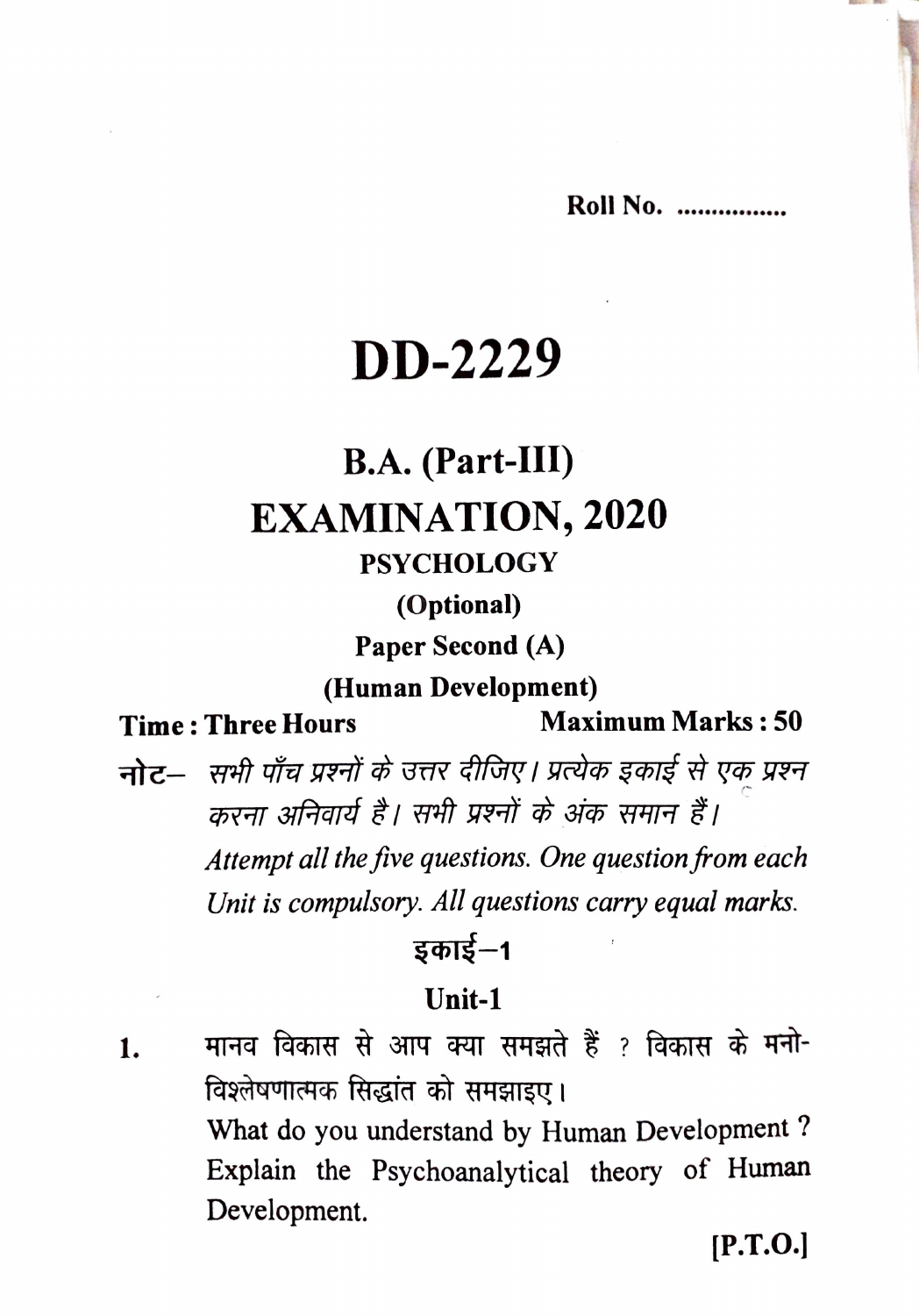| <b>Elek</b><br>$\frac{1}{2}$<br>$\tilde{c}$<br>DID-2229 | मानव विकास क्या है ? विकास के जैविक कारकों को विस्तार है<br><b>Antilent</b> | What is human development ? Explain the biological<br>factors of development in detail. | $3$ $615 - 2$<br>Unit- $2$ | सामाजीकरण क्या है ? सामाजीकरण में स्कूल तथा मीडिया की<br>भूमिका को समझाइए। | What is Sociolization? Explain the role of school and<br>अथवा<br>media in Sociolization. | OR | Explain the Piaget's theory of development.<br>विकास के पियाजे के सिद्धान्त को समझाइए। | Explain the development of Personal Identity.<br>व्यक्तिगत पहचान के विकास को विस्तार से समझाइए<br>$5 - 3$<br>$Unit-3$ |
|---------------------------------------------------------|-----------------------------------------------------------------------------|-----------------------------------------------------------------------------------------|----------------------------|----------------------------------------------------------------------------|------------------------------------------------------------------------------------------|----|----------------------------------------------------------------------------------------|-----------------------------------------------------------------------------------------------------------------------|
|                                                         |                                                                             |                                                                                         |                            | $\sim$                                                                     |                                                                                          |    |                                                                                        | 3.                                                                                                                    |

## apak<br>OR